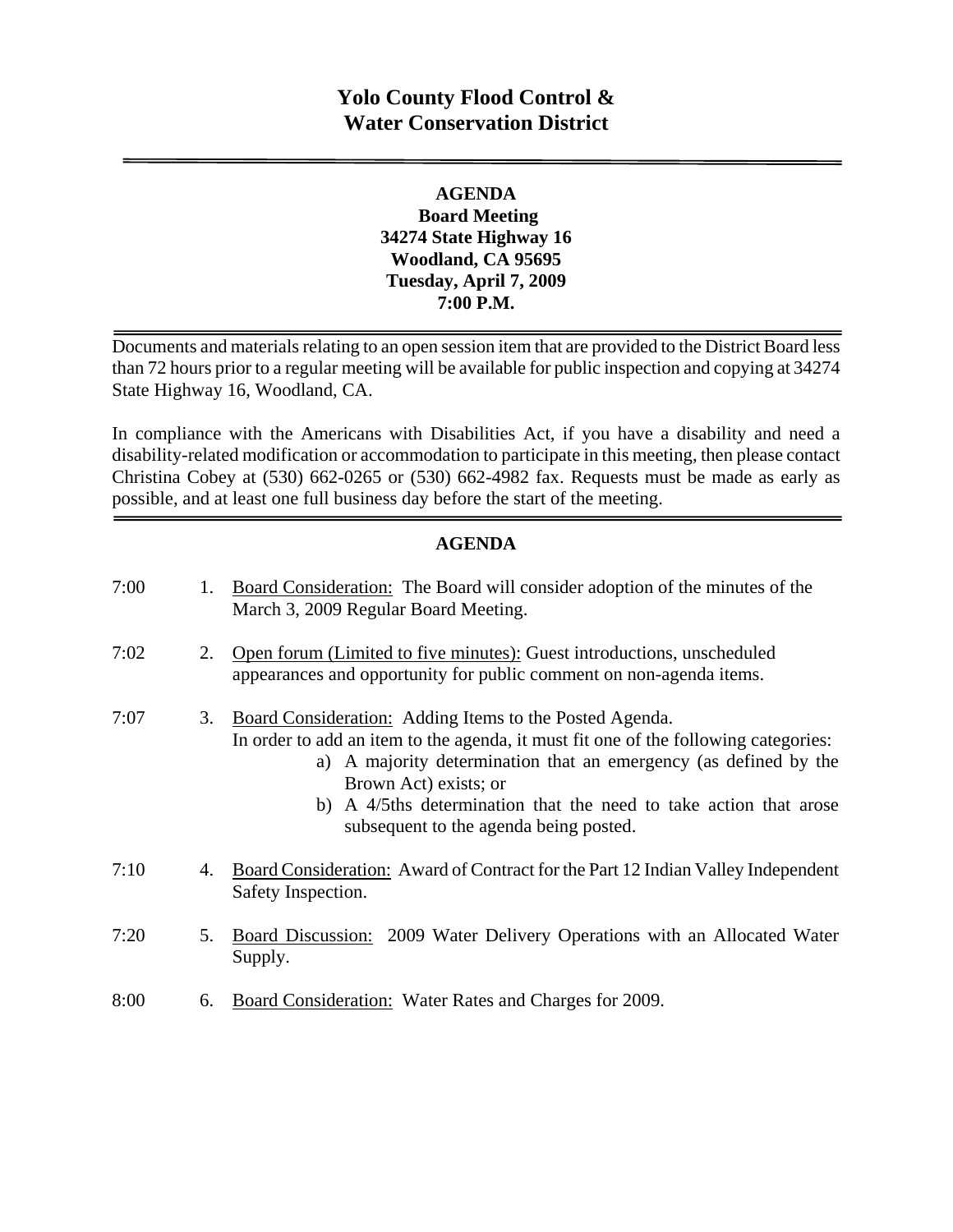| 8:20 | 7. Directors' Reports: Each member of the Board will have the opportunity to report |
|------|-------------------------------------------------------------------------------------|
|      | on meetings and conferences attended during the prior month on behalf of the        |
|      | District.                                                                           |

- 8:25 8. Attorney's Report: The District's attorney will report on the following: a) Current legal and legislative activities.
- 8:40 9. General Manager's Report: The Board will receive a report from the General Manager or designated representatives regarding current general activities and projects of the District.
	- a) General Activities
	- b) Operations, Maintenance and Water Conditions
- 8:55 10. General Discussion: Opportunity for Board members to ask questions for clarification, provide information to staff, request staff to report back on a matter, or direct staff to place a matter on a subsequent agenda.
- 8:58 11. Board Consideration: The Board will consider the approval and the payments of bills.
- 9:00 12. Adjourn

The public may address the Board concerning an agenda item either before or during the Board's consideration of that agenda item. Public comment on items within the Board's jurisdiction is welcome, subject to reasonable time limits for each speaker. Upon request, agenda items may be moved up to accommodate those in attendance wishing to address that item. Times listed for consideration of agenda items are approximate only. The Board may consider any agenda item at any time during the Board meeting.

I declare that the foregoing agenda was posted at the office of the Yolo County Flood Control and Water Conservation District, 34274 State Highway 16, Woodland, CA on April 3, 2009.

By: \_\_\_\_\_\_\_\_\_\_\_\_\_\_\_\_\_\_\_\_\_\_\_\_\_\_\_\_\_\_\_\_\_\_\_\_\_

Christina Cobey, Administrative Assistant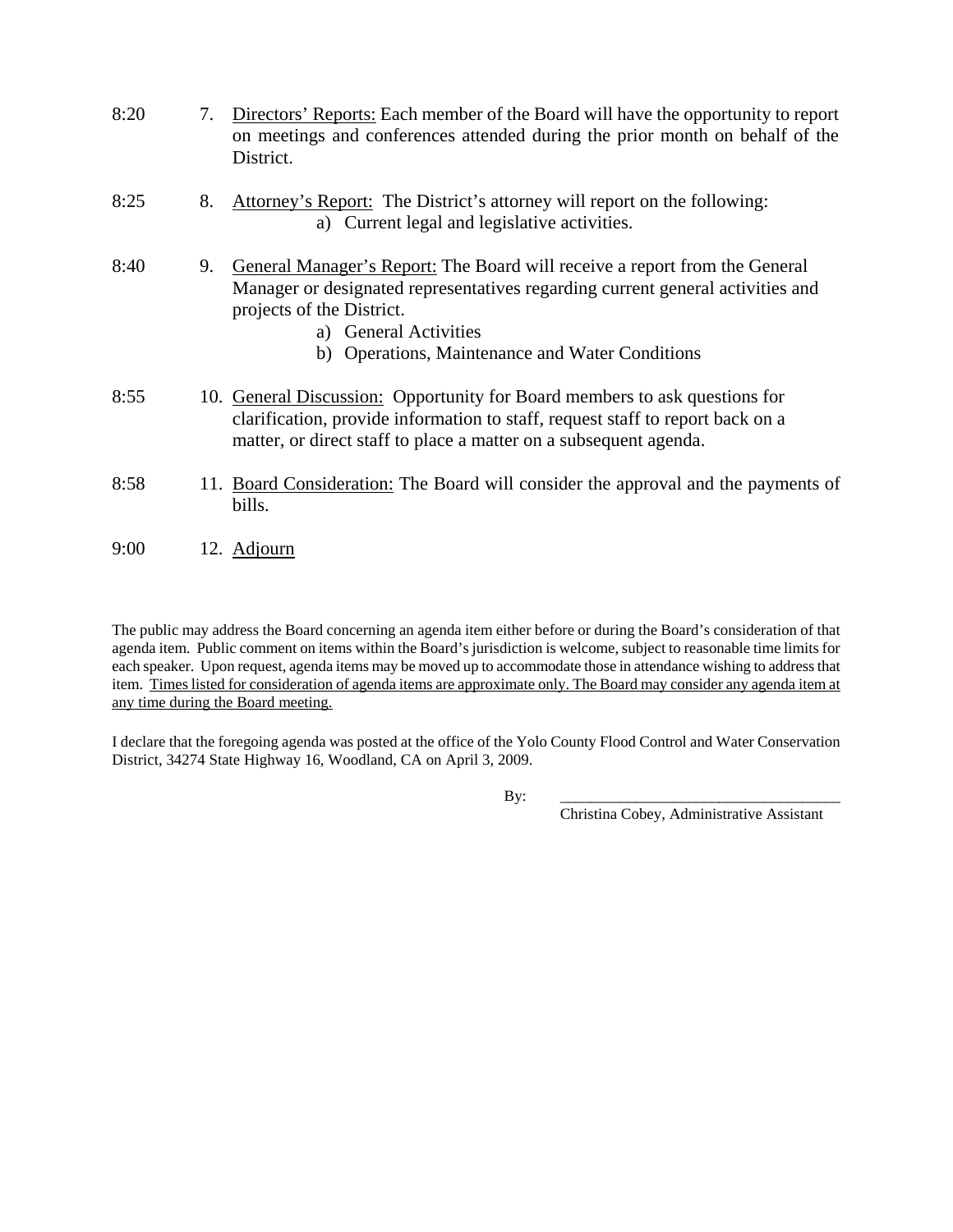

**FLOOD CONTROL & WATER CONSERVATION DISTRICT** 

## **BOARD MEETING MINUTES Tuesday, April 7, 2009, 7:00 PM**

**YCFCWCD Offices 34274 State Highway 16**  *<u>LO COUNTY</u>* **Woodland, CA 95695** 

The regular meeting of the Board of Directors of the Yolo County Flood Control and Water Conservation District (District) was held at 7:00 p.m. on April 7, 2009, at its regular place of business, 34274 State Highway 16, Woodland, California. Chair Tadlock convened the meeting. In attendance were:

District Board Ron Tadlock, Chair Ann Brice, Vice Chair Jim Mayer, Director Bruce Rominger, Director Erik Vink, Director

District Staff, Consultants, Presenters Tim O'Halloran, General Manager Christy Barton, Assistant General Manager Margaret Kralovec, Writer/Editor Jen Reed, Project Manager Max Stevenson, Water Resources Associate Paul Bartkiewicz, Legal Counsel Fran Borcalli, floodSAFE Yolo Program Manager

Members of the Public Duane Chamberlain John Edwards Bill Kralovec Dave Pratt Don Rominger Frank Sieferman, Sr.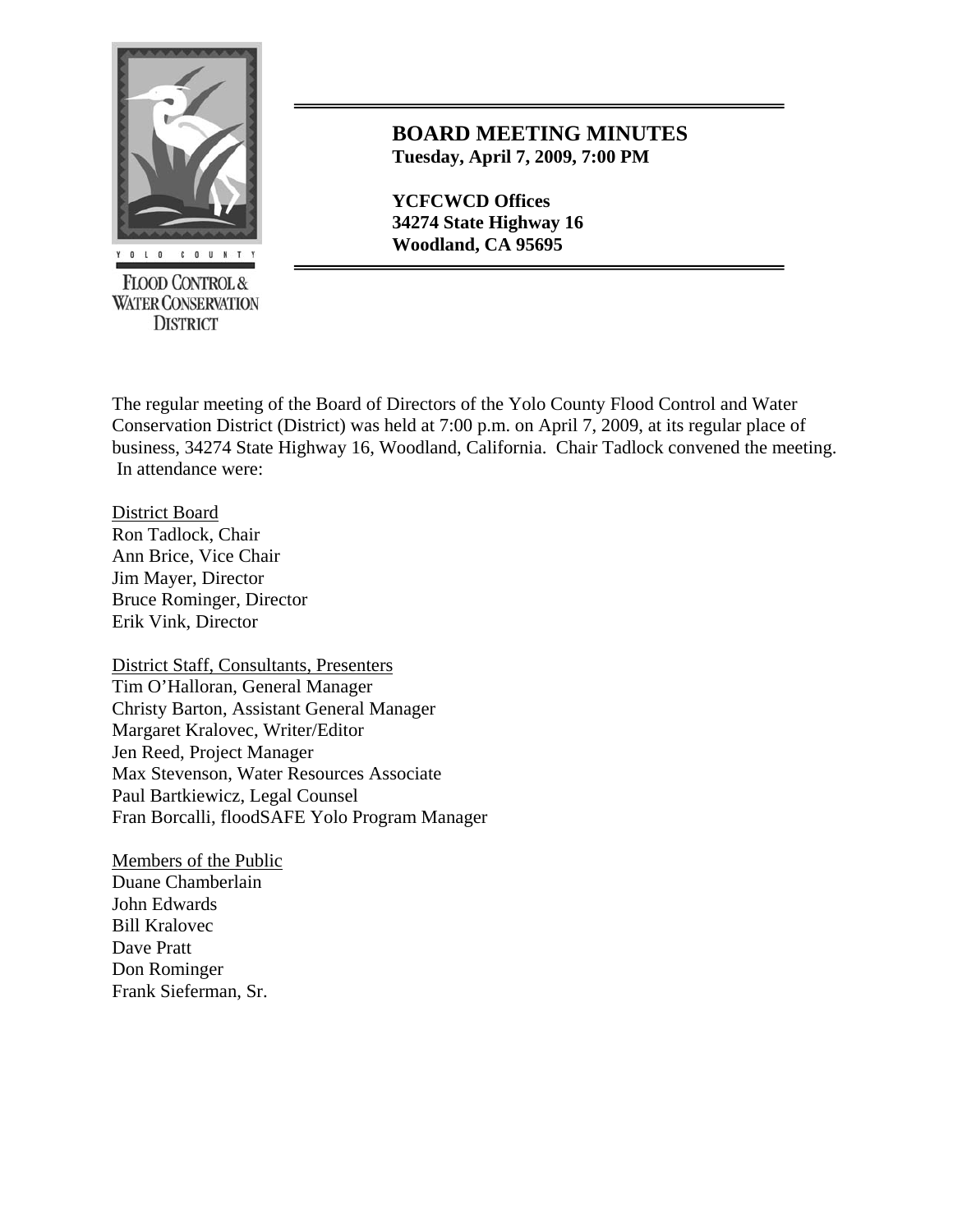#### **1. BOARD CONSIDERATION: Approval of Minutes**

**9.9 M/S/C** approved minutes for the March 3, 2009, Regular Board Meeting as submitted.

## **2. OPEN FORUM**

Director Brice introduced public attendee Bill Kralovec.

## **3. BOARD CONSIDERATION: Adding Items to the Posted Agenda** None.

#### **4. BOARD CONSIDERATION: Award of Contract for the Part 12 Indian Valley Independent Safety Inspection**

Assistant General Manager Barton informed the Board that every five years, the District is required to perform a Part 12 Independent Safety Inspection of the Indian Valley hydroelectric facility. Barton presented the Board with a staff recommendation to accept the proposal submitted by Kenneth King, P.E., one of two proposals received in response to the District's RFP. This RFP was sent to every contractor on the Federal Energy Regulatory Commission (FERC) list of preapproved inspectors who operate in Northern California. Barton noted that while King's \$55,140 proposal was higher than the competing proposal submitted by URS-Washington (\$46,840), it was more comprehensive. She further noted the financial benefits and convenience of working with an Orinda-based contractor who is located near the District.

Director Mayer inquired about reference checks. Barton indicated District satisfaction with King because staff knows both him and his work, and because King appears on the FERC list. Director Rominger asked if it would be a problem if not all previous FERC issues from the last inspection had been resolved. Barton indicated that only one item would be a carryover from the prior inspection response, a stipulation she anticipates that FERC will approve. Director Brice asked about King's request to lower the liability insurance amount to \$1 million from \$2 million, and Barton indicated that the District's raise to a \$2 million amount was recent, and because the type of work was low-risk, the District was comfortable acceding to this request.

**9.10 M/S/C** authorization for staff to complete necessary paperwork to award the contract to Kenneth King at an amount not to exceed \$55,140.

## **5. BOARD DISCUSSION: 2009 Water Delivery Operations with an Allocated Water Supply**

General Manager O'Halloran made a PowerPoint presentation to the Board, "2009 Water Delivery Operations with an Allocated Delivery" and provided a summary handout of the presentation to Directors and meeting attendees. He explained that the District expects to deliver about 18,000 acre feet of water this season, using best estimates for the May 1 Rumsey Gauge level and water loss rates. District operational goals this year are: to deliver its limited water supply as effectively as possible; to allow for the best distribution of groundwater; to promote staff and customer creativity, flexibility, and responsiveness; and to use this allocation experience to assess and to improve the District's delivery system. O'Halloran expects the season to run from May 26 through the subsequent six or seven weeks, depending on a number of variables. He noted that the success of achieving District goals will rely on real-time tracking of deliveries (using the STORM water accounting program), daily determinations of allocations,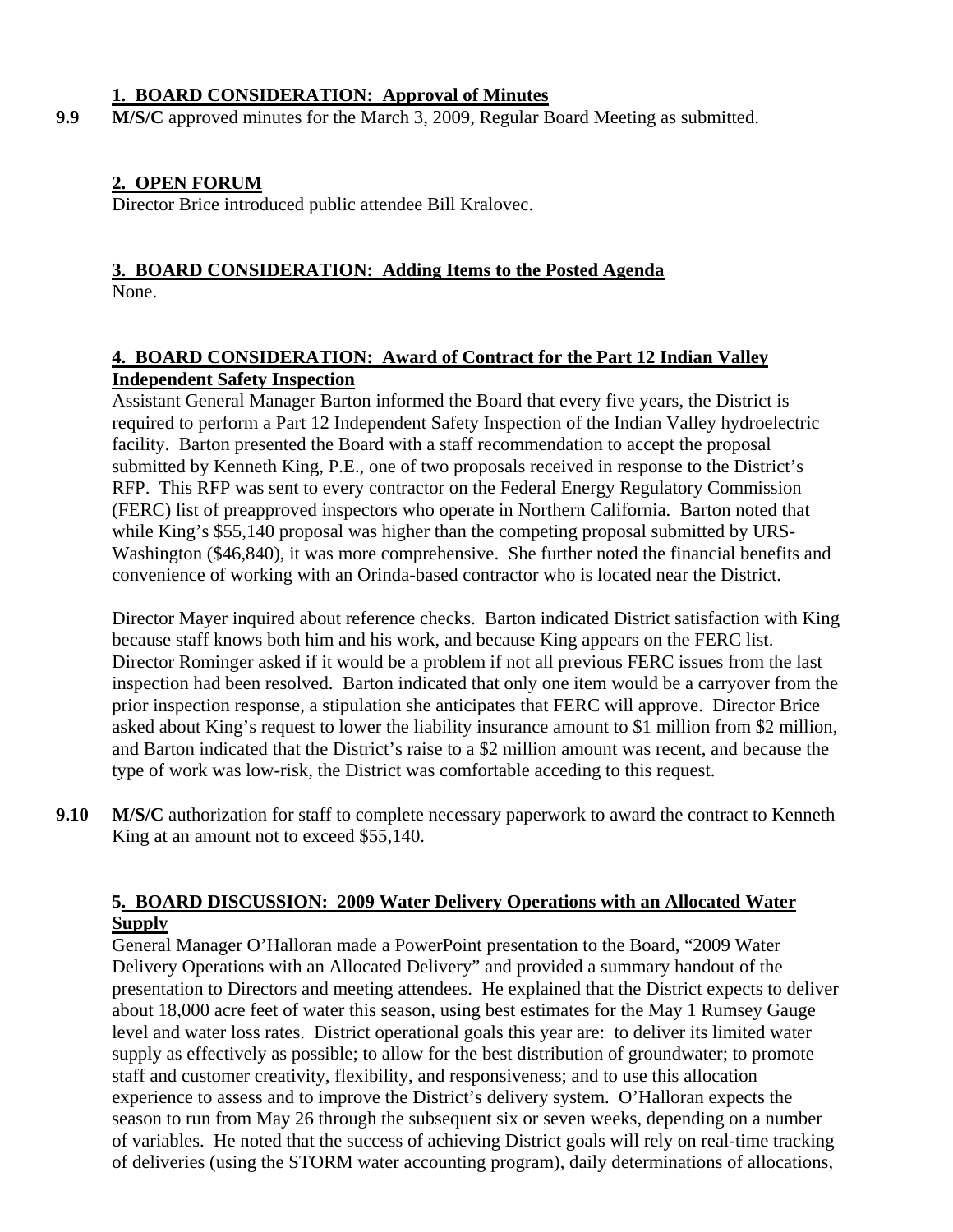and constant communication among staff and customers.

O'Halloran announced there would be another water customer meeting this coming Friday. Don Rominger asked whether it would be preferable to use creek water to charge the delivery system rather than selling it. O'Halloran responded that he had confirmed with Paul Bartkiewicz his authority to make decisions about delivery of creek water that does not originate from storage. Legal Counsel Bartkiewicz explained that the principle was to treat all customers equally. However, when supplies are low, there is greater need to maximize overall benefits, which may mean not delivering water to the end of the distribution system. The decisions, according to Bartkiewicz, are within the purview of the District's manager who can make such decisions as long as they are reasonably based.

Assistant General Manager Barton explained to the Board that water diversions upstream of Capay Dam are subject to riparian agreements. Barton explained that in the past customers with riparian rights had entered into separate "riparian agreement" with the District. Per the agreements they agreed to allocations on the same basis as water customers down stream of the Capay Dam. O'Halloran noted that the Rumsey Ditch water users were in a different category from the Riparian Agreement holders.

Director Vink asked if there are good water flow measurements at Capay Dam. O'Halloran explained that the Dam releases are measured at the West Adams and Winters Canals. Director Mayer reminded the Board that because bureaucracies are by nature risk-averse, they are not good at problem solving. Mayer sees the District as being willing to take risks, and is correspondingly likely to see and to solve problems. He feels that the District's willingness to solve problems puts it on the right track.

## **6. BOARD CONSIDERATION: Water Rates and Charges for 2009**

Although the District informed customers last month that it did not expect to deliver water this coming season, it has since decided on an abbreviated season in which deliveries will be allocated to customers.

The agriculture water rate structure remains as approved through the 2008 Proposition 218 process, and though the available water is slightly less than the 90,000 acre feet minimum, staff recommends the available water be sold in 2009 at \$35 per acre foot, the closest water rate tier in the approved schedule.

Staff recommends raising non-agricultural water rates (Municipal and Industrial Water, or M&I) by 5% to \$52.50 per acre foot. This rate hike was discussed with Lake County representatives in the most recent joint meeting and received no objections.

When customers want to use District canals to move their own water, the District recommends a flat daily fee per pump of \$5 in cases where little District involvement is required, and a daily fee per pump of \$20 in more complex situations that require District involvement or monitoring.

 Though these rates will not cover District expenses in canal maintenance and management for purposes of private canal use, the "wheeling" fees are expected to help customers remember to coordinate their canal use with the District, a communication that is of considerable benefit to the District's management of the water system. O'Halloran noted that farmers who have participated in recent meetings and discussions recognize that the District incurs costs for moving private water, and have not objected to the proposed fees. The District intends to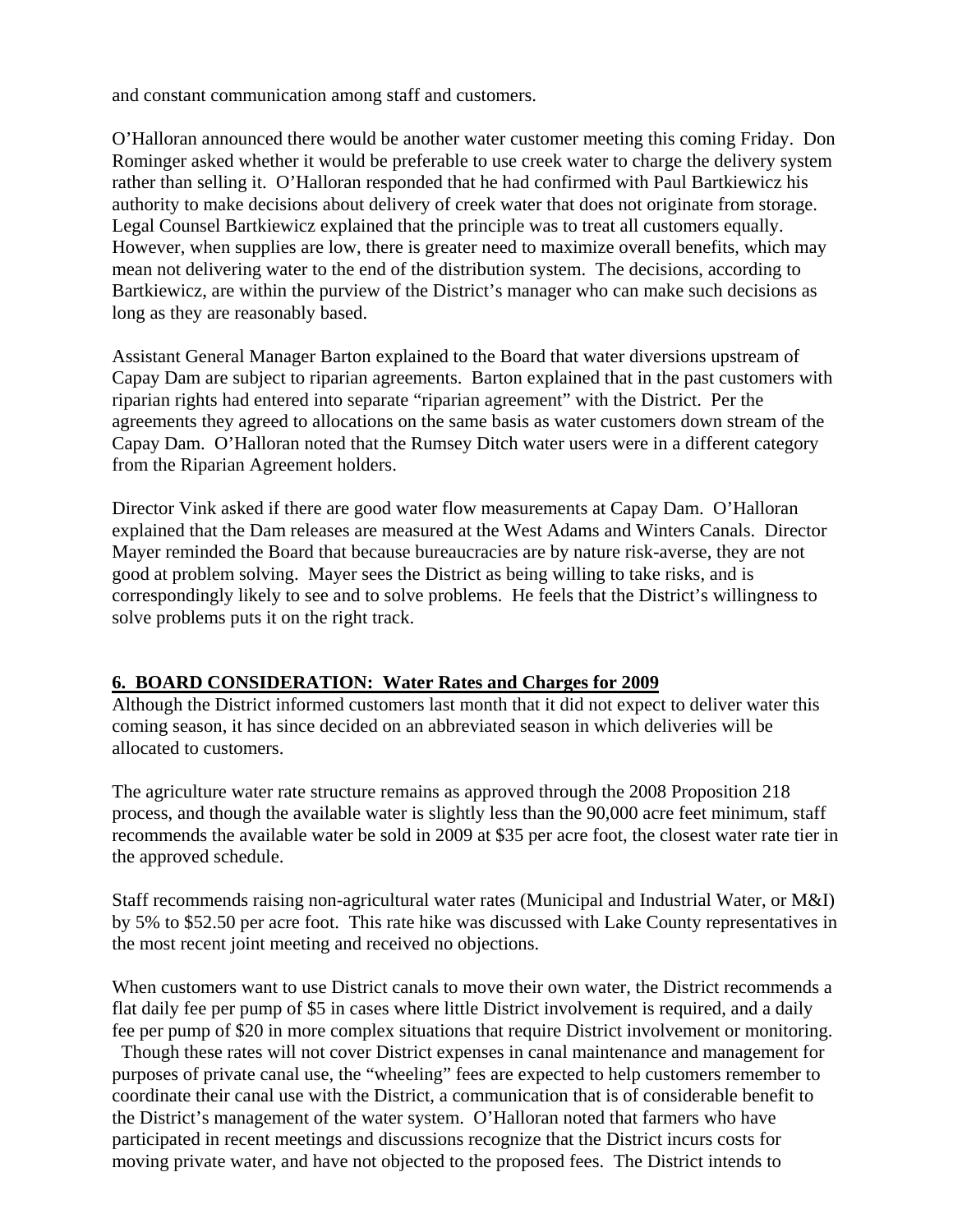monitor the entire length of all its canals daily to oversee their use.

To encourage compliance with District policies and to promote fairness for its customers, Staff recommended the establishment of the following penalty schedule for unauthorized use or manipulation of District facilities:  $1<sup>st</sup>$  incident – written warning,  $2<sup>nd</sup>$  incident - \$250,  $3<sup>rd</sup>$  incident  $-$  \$500, 4<sup>th</sup> and each additional incident  $-$  \$1,000.

**9.11 M/S/C** authorization for District staff to impose 2009 Water Rates and Charges as proposed.

Director Vink extended his high regard for the thoughtful and comprehensive planning work of District staff in preparation for the upcoming season.

## **7. DIRECTORS' REPORTS**

Directors Vink and Rominger attended District/Lake County Watershed Protection District Standing Committee meeting. Vink indicated he thought it was worthwhile to continue meeting. Lake County Supervisor Anthony Farrington stated on the record that it was not their intent to impact existing water rights or affect revenues.

Director Mayer reported that he attended a Yolo County Water Committee governance meeting.

#### **8. ATTORNEY'S REPORT**

Legal Counsel Bartkiewicz reported that there had been a flood of proposed legislation after the budget was addressed. Northern California Water Association (NCWA) is working to analyze bills, and the Association of California Water Agencies (ACWA) holds positions that are consistent with NCWA. Bartkiewicz reported that NCWA has been actively engaged in Delta related legislation and their input has been well received. He expects the legislation to be amended in part due to the positive response to concerns voiced by NCWA. Because State water agencies and solutions are likely to be funded by fees on water use, nearly every proposal under consideration has a fee attached to it. Director Mayer asked about provisions preventing surface water being used for agricultural use. Bartkiewicz reported that this provision had no known constituency, and that it was expected to be eliminated.

## **9. GENERAL MANAGER'S REPORT**

a. General Activities

General Manager O'Halloran reported that there is a regional effort underway among Lake, Napa, Solano, Colusa and Yolo Counties to update the Integrated Regional Water Management Plan. O'Halloran, Water Associate Stevenson, and Environmental Associate Lorenzato are reviewing provisions and potential for funding for the proposed new region.

b. Operations, Maintenance, and Water Conditions

Operations Supervisor Espinoza and his team are getting a lot of work done on the canal system, and expect to be able to continue to make headway on system maintenance and upgrades given the short season and dry canals.

Bob Schneider raised the issue of the Cache Creek Settling Basin and the Cache Creek Feasibility Study related to lower Cache Creek funding issues. He applauded floodSAFE